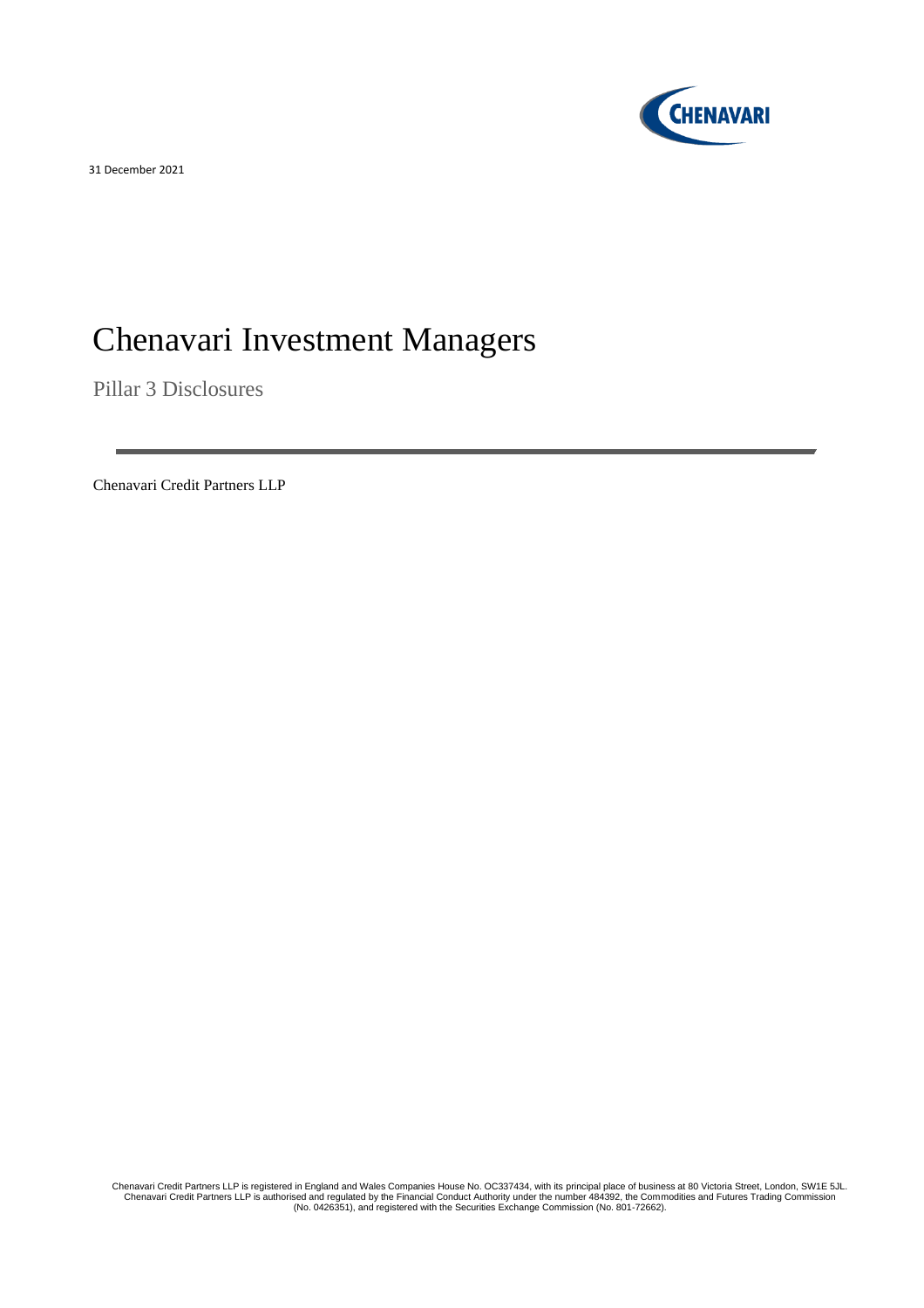

## **Background**

The 2006 Capital EU Requirements Directive ("CRD") came into effect on 01 January 2007 and created a revised regulatory framework across Europe based on the Basel II Accord. This was implemented in the United Kingdom by the Financial Conduct Authority ("FCA") through the creation of the General Prudential Sourcebook ("GENPRU") and the Prudential Sourcebooks for Banks, Building Societies and Investment Firms("BIPRU").

The FCA framework consists of three pillars:

- 1. Pillar 1 sets out the minimum capital requirements for credit, market and operational risk;
- 2. Pillar 2 sets out the review process to be used in order to determine whether additional capital should be held for risks not covered by Pillar 1; and
- 3. Pillar 3 requires firms to disclose certain details of risks and risk management process.

BIPRU 11 set out the provision for Pillar 3 disclosure and must be done in accordance with a formal disclosure document. This document meets this obligation and allows market participants to assess information on the risks Chenavari faces, its capital resources, and risk management procedures.

Chenavari Credit Partners LLP ("Chenavari" or the "Firm") is a subsidiary of the Chenavari Financial Group Limited ("CFG") based in London, United Kingdom. Chenavari is a provider of investment solutions, principally investment advisory and discretionary portfolio management. CFG is the parent company of Chenavari.

Chenavari's FCA firm reference number is 484392. It is classified as a BIPRU €50,000 limited licence firm and the minimum capital requirement of Chenavari is therefore €50,000. The variable capital requirement is computed as £3,069,000, and the total capital of Chenavari as of 31 December 2021 is £5,414,000 of Core Tier One Capital. There are no deductions from the total capital.

Total capital as at 31 December 2021 comprises:

- Subscribed capital of LLP members £391,000
- Retained profit reserves £5,023,000

Chenavari's solvency ratio is therefore £5,414,000  $\div$  £3,069,000 = 176.4%, forming a significant capital buffer.

Chenavari Financial Group has a corporate governance structure in place to ensure that risk monitoring and management activities are managed at the correct organisational level and are proportionate to the likelihood and impact of each risk crystallising.

## **Scope of the Disclosure**

The amounts and disclosures herein relate wholly and exclusively to Chenavari. These are prepared on an unconsolidated basis without the inclusion of any amounts attributed to the Firm or to CFG from other group entities.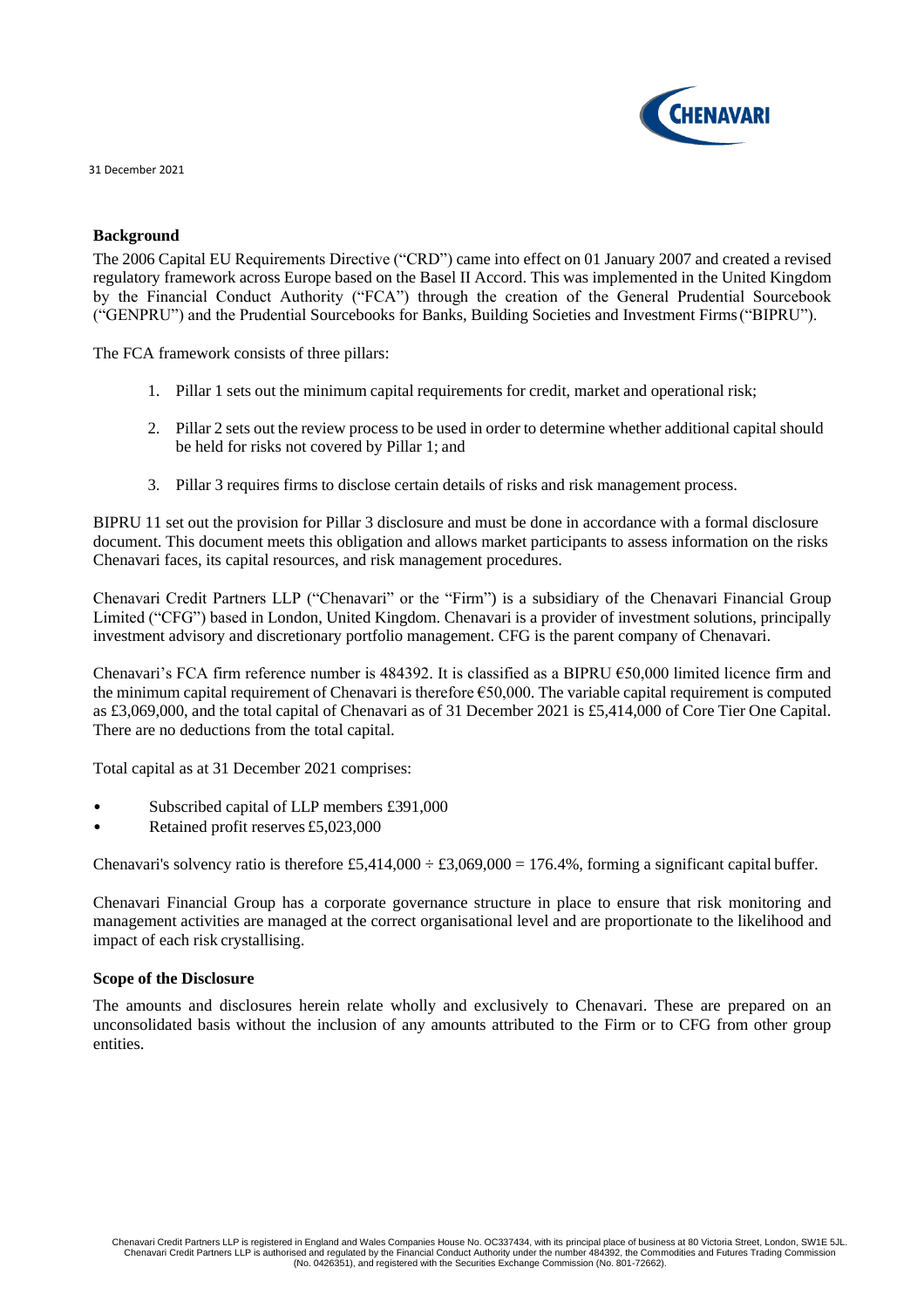

## **Management Committee**

The Management Committee (the "Committee") is responsible for the day to day management of the group, which includes all Chenavari and CFG activity. It takes decisions at a strategic level covering the group's activities in any region, and therefore implicitly manages risks that affect the business at a strategic level. The Committee delegates explicit risk management responsibility to various business functions, which in themselves form subcommittees of the Management Committee. The Committee meets monthly and more frequently if required.

The Committee takes a leadership role in shaping the risk management practices of Chenavari Financial Group to facilitate achievement of the group's goals. It has been established to oversee the operation of the business and to monitor and manage elements of the operational risks inherent in the Firm's business, which includes regulatory risk. The Committee is tasked but not limited to:

- Set the group-wide risk management strategy;
- Oversee the risk management and control assurance framework;
- Monitor the adequacy and effectiveness of risk management and implementation of the risk management strategy throughout the group;
- Make recommendations on risk appetite in relation to the achievement of group objectives.

The Committee receives information in the form of a number of key risk indicators, which is produced by each department head. If the indicators show that systems and controls are being challenged, for example if there are more errors in a particular department or process than acceptable, the Committee will discuss what steps should be taken and assign to a Committee member.

As the Committee shares some of its membership with several other sub-committees, all information is fully available to each member. The Committee meets approximately monthly or more frequently if necessary.

## **Remuneration Committee**

Although the Firm does not have a formal Remuneration Committee, the Management Committee acts as a quasiremuneration committee promoting good corporate governance and effective risk management relating to staff remuneration. Chenavari has adopted this approach due to the nature, scale and complexity of the business activities undertaken. The combined expertise and experience of the Management Committee enables it to make effective and fair decisions regarding the Firm's Remuneration Policy.

The Management Committee is responsible for;

- Reviewing the Remuneration Policy's general principles and framework on an ongoing basis, ensuring effective implementation and checking the policy is in line with the business strategy, objectives, values, and long-term interests of the Firm;
- Assessment of all staff that have a material impact on the risk profile of Chenavari;
- Formally validating the variable compensation pools applicable to the various activities within Chenavari before distribution;
- Ensuring the remuneration policy includes measures to avoid conflicts of interest;
- Conducting a risk analysis taking into account the current and potential risks in relation to the quantity of capital and liquidity required (ICAAP);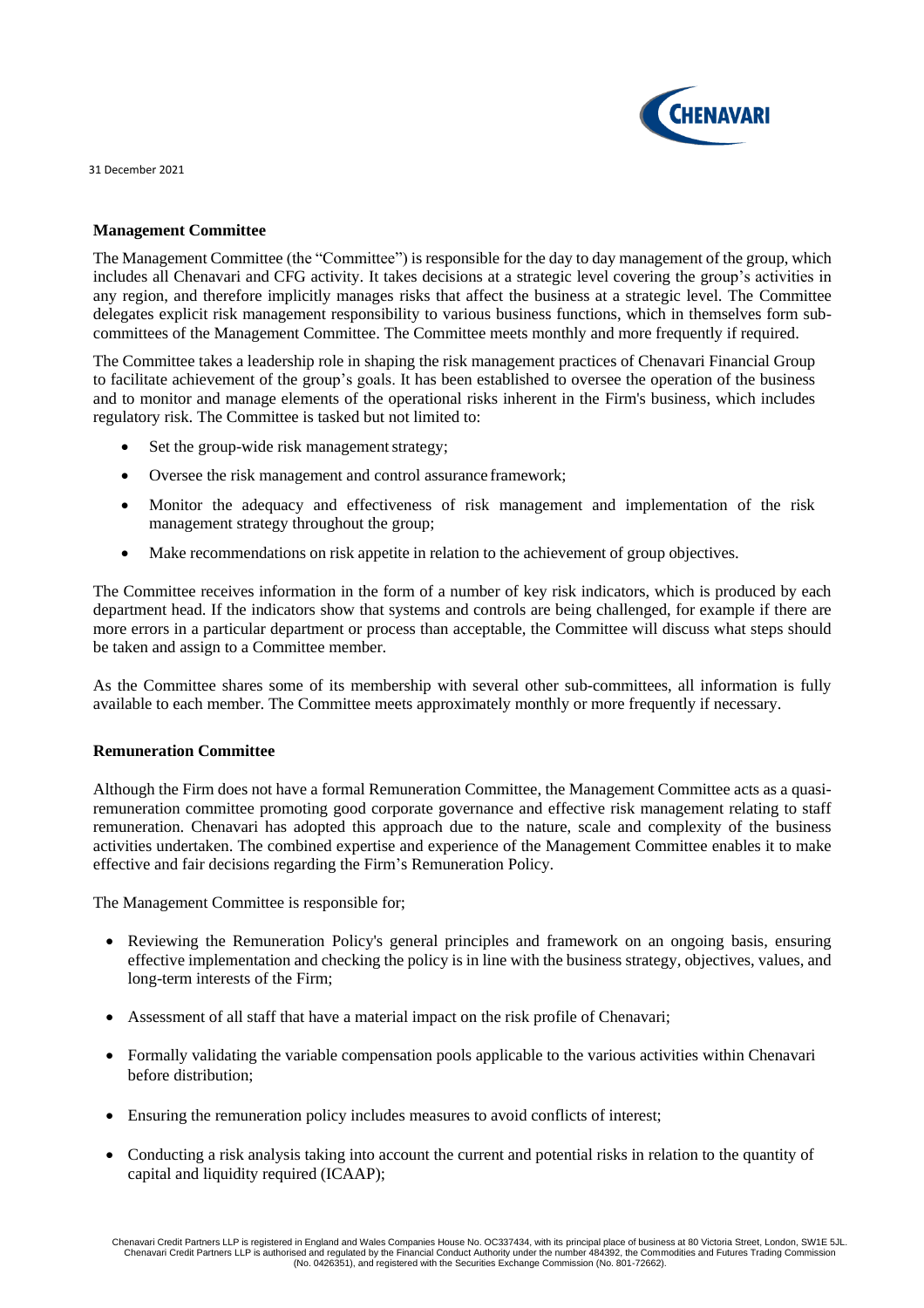

- Preparation of total remuneration, broken down between the Management Committee and Code Staff whose actions have a material risk impact on Chenavari; and
- Performance assessments of all Code Staff based on the performance of the individual, the business unit concerned, and the overall results of the Firm. The assessment criteria include both financial and nonfinancial factors.

Total remuneration is divided into two components: Fixed and Variable. These are both subject to at least an annual review and can be adjusted in accordance with the outcome of the review(s).

Variable compensation is derived from a pool of available funds computed after deduction of all other expenses and overheads including fixed compensation, capital expenditure requirements, and working capital retention. This formula is utilised to ensure that the Firm retains sufficient funds to meet its commitments and expenditure plans while maintaining the risk management policies inplace.

Each business unit receives an allocation of funds proportionate to its contribution to overall profits, representing the aggregate total compensation available to award to relevant staff within that business unit. The total remuneration awarded by Chenavari during the financial year ending 31 December 2021 was a total of £9,117,000, comprising fixed remuneration of £1,784,000 and variable remuneration of £7,333,000.

## **Financial Context**

As of 31 December 2021, Chenavari had assets under management of approximately US\$5.3 billion and recorded gross revenues of £26.1 million for the year-end, compared with £25.0 million for the year end 31 December 2020. Assets under management are split between different funds pursuing liquid and illiquid alternative investment strategies in addition to long-only mandates and managed funds.

Most risks managed on a daily basis are risks to the clients who invest in the funds managed by the Firm, rather than risks to the Firm itself. Client monies are custodied with external service providers as the Firm's FCA Part 4A permission does not permit it to hold client monies or deal in investment as principal, and Chenavari itself has no direct investment in its own managed vehicles. Risks related to poor performance, credit failure or other market/credit related issues related to markets, affect the funds and fund investors as opposed to the Firm.

The main risks that are faced by Chenavari and their mitigations (if required) are:

Market Risk – the reporting currencies of the funds to which Chenavari is investment manager, are EUR, USD, and GBP. As a result, the income due to the Firm is paid out by the funds in these currencies. The reporting currency of Chenavari is GBP. This can leave the income of the Firm exposed to exchange rate risk between the date of recognition of fee income in the Firm's accounts and the receipt and conversion into GBP of those monies.

At 31 December 2021, Chenavari held foreign currencies equivalent to £6,135,000. FX risk is managed by proactively converting funds into GBP (including hedging revenues using foreign exchange forward contracts) and monitoring the size of the foreign currency receivable balance and the trend/market forecasts for exchange rate movements. FX risk is Chenavari's only significant market risk exposure.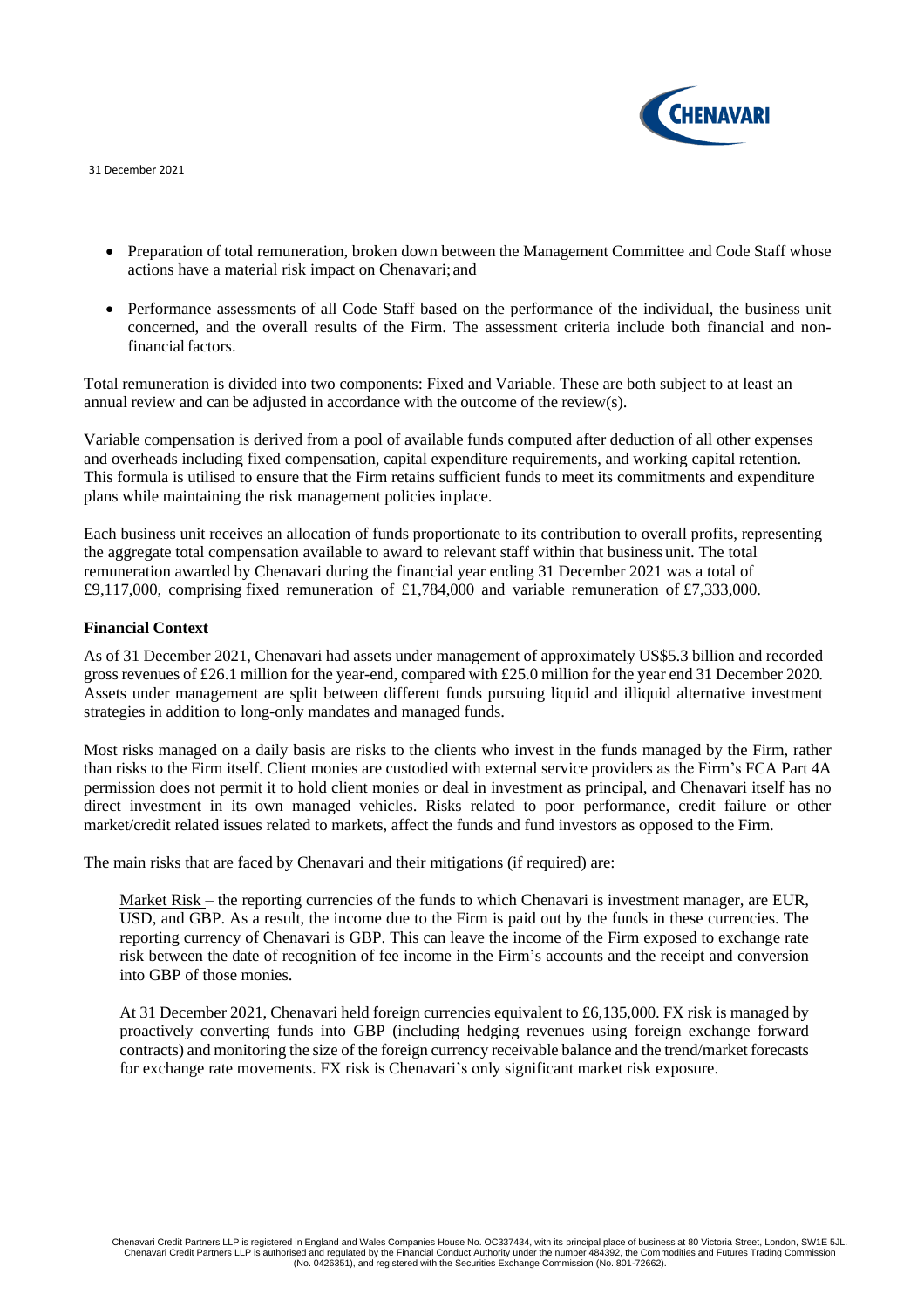

Credit Risk – The majority of Chenavari's cash balances are deposited in instant access accounts with Barclays Bank Plc. The size and financial strength of Barclays mitigates against the risks of liquidity and default, and its credit rating is monitored on an ongoing basis. Subject to Chenavari's Liquidity Policy, monies not held with Barclays Bank Plc may be deployed across the Chenavari group via relationships with group companies who hold excess monies with other European banks. Other liquid assets are in the form of short-term trade debtors, which are spread across Europe and comprise various external financial parties, so exposure to individual debtors is low.

Operational Errors – The Firm manages a variety of strategies via multiple vehicles across several platforms. The complex operational infrastructure required to support these strategies renders the Firm vulnerable to operational error.

At a basic level, Chenavari's control environment is established to minimise the risk of these errors occurring and any errors that do occur are reviewed to ensure that systemic problems are addressed. Insurance may be used to mitigate against extreme error events.

Interest Rate Risk Interest Rate Risk is not a material risk for the Firm due to its business model.

Legal / Regulatory Risk – Chenavari is regulated by the FCA, the US Securities and Exchange Commission and the Commodities Futures Trading Commission. As an investment management business, Chenavari is potentially subject to legal or regulatory censure and fines if in breach of any legislation or regulation.

The Firm operates a compliance framework and conducts a compliance monitoring program which ensures the business remains compliant with all relevant regulations. The Firm has never been the subject of regulatory fines or sanctions. Legal risk is mitigated by in-house legal expertise, supplemented by external counsel where necessary. The Firm's insurance policy provides a certain level of mitigation as a result of legal or regulatory incidents.

Sustained Market Downturn – A large part of Chenavari's income is derived from fees charged to funds, where the management fee is a fixed percentage of the assets under management. In the event of a market downturn, even without investor redemptions, if the assets under management were to generally track market movements downwards, then the Firm's fee income would also decrease.

In the event of a downturn, there are several options open to management that the Firm can take to remain profitable. These include reductions in variable compensation, withdrawal from markets or products that are no longer profitable, process re-engineering, staff reductions and office closure/downsizing. In the event of a downturn that reduces income to a level where it is impossible for Chenavari to continue as a going concern, the business would either be merged with a larger firm or, as a last resort, closed.

Loss of Major Client – Chenavari has clients that account for a large amounts of the Firm's annual revenue. The loss of one or more clients that represents a significant proportion of the Firm's revenue could have a severe negative impact on profitability.

Major clients are managed and monitored closely by a dedicated team, and in the event that assets under management are in jeopardy, the team will notify the Management Committee to ensure relevant steps are taken to assist in engaging in pertinent dialogue.